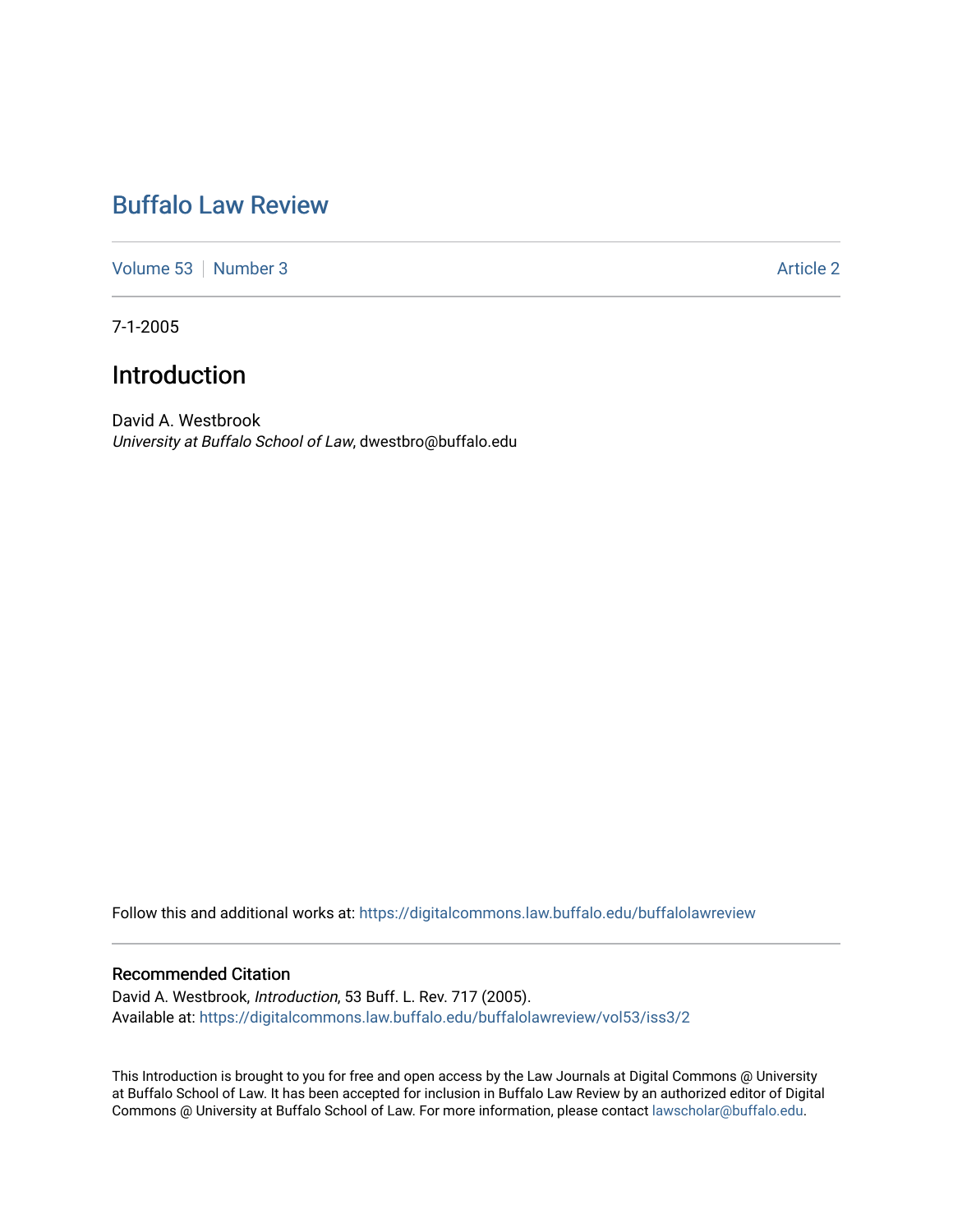# **BUFFALO LAW REVIEW**

VOLUME 53 SUMMER 2005 NUMBER 3

### **INTRODUCTION**

This is the second annual essay issue of the *Buffalo Law Review.* The Introduction to the first essay issue announced the *Law Review's* hope of beginning a tradition of publishing essays "in the neighborhood of law." I am happy to announce that the tradition, while still young, appears to be a healthy baby.

The first essay issue has been very well received. The *Review* has garnered praise both for individual pieces, and for the general idea of focusing on the essay as a genre in some tension with the dominant mode of legal scholarship, the article. More important than compliments (well, maybe), the essay issue is establishing a fine reputation. Individual essays have already been cited in prominent places, quite quickly in light of the glacial pace of scholarly publication.' The list of scholars who have contributed to the first and now the second essay issues is impressive; few law reviews have so many notable contributors. And perhaps most tellingly, the *Review* has begun receiving unsolicited expressions of interest from quite prominent scholars who believe that they have an essay in them and that the *Buffalo Law Review* is the place to publish such

*<sup>1.</sup> See* LINDA GREENHOUSE, BECOMING JUSTICE BLACKMUN: HARRY BLACKMUN'S SUPREME COURT JOURNEY xii (2005) (discussing Nancy C. Staudt, *Agenda Setting in Supreme Court Tax Cases: Lessons From the Blackmun Papers,* 52 BUFF. L. REV. 889 (2004)); Peter Goodrich, *Atirical Legal Studies: From the Legists to the Lizard,* 103 MICH. L. REV. 397, 404 n.43 (2004) (citing Pierre Schlag, *My Dinner at Langdell's,* 52 BUFF. L. REV. 851 (2004)).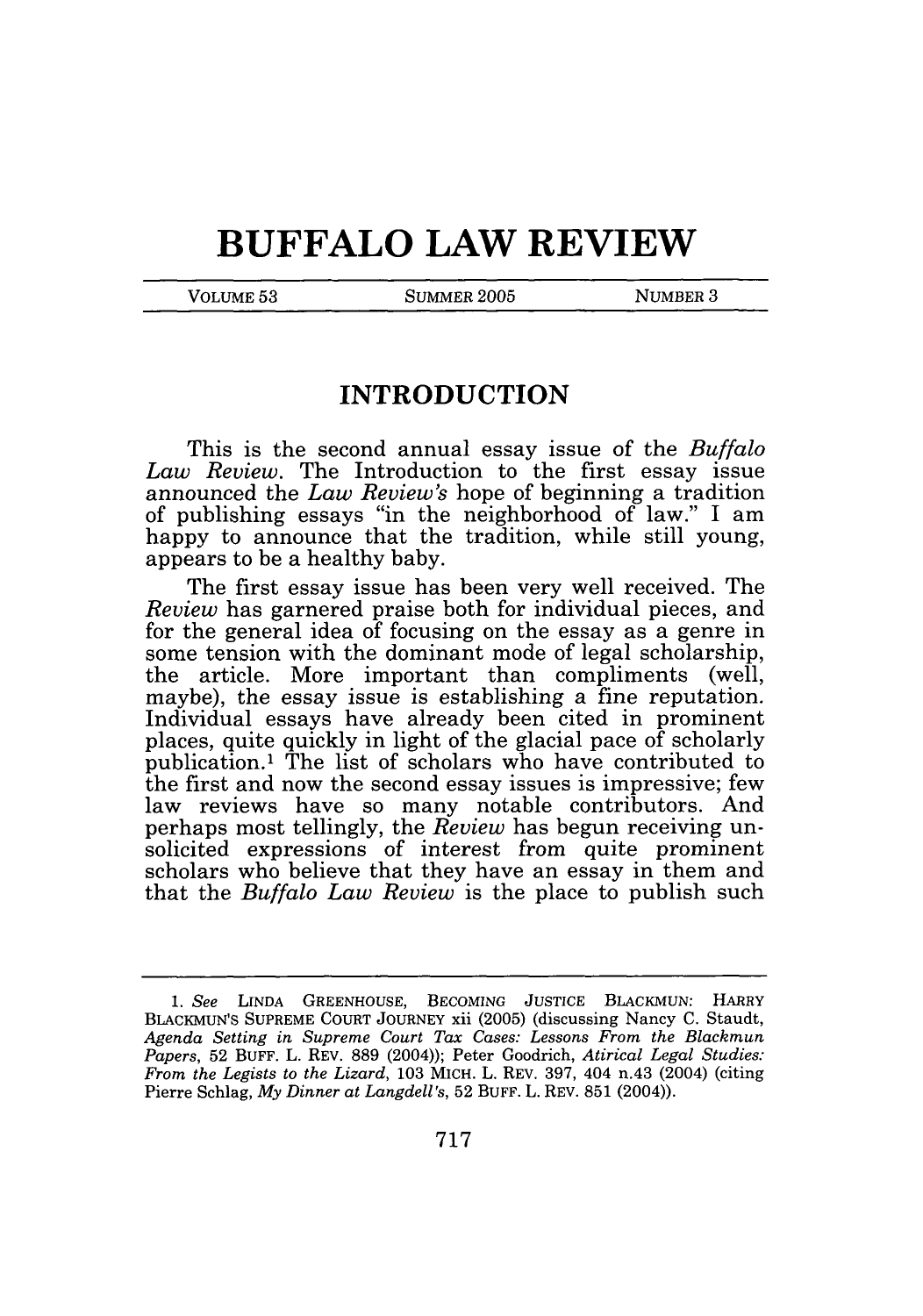things. They want to be invited to write.<sup>2</sup> The members of the *Review* (and its advisors) are, of course, delighted by these developments.

This second essay issue promises to be every bit as successful as the first. I will not walk through the table of contents, describing each piece. Our authors are more than capable of writing for themselves, indeed giving them the chance to do so is a major reason to have an essay issue. Just a quick glance at the titles of the various contributions, however, is enough to suggest the range of ideas on the table, and anyone even modestly familiar with the American legal academy is sure to recognize some of the very good minds who have contributed. Minds, I add perhaps superfluously, marvelously varied—which, too, is a reason to collect and publish essays.

Quite apart from the absolutely necessary enthusiasm and talent of those involved, both authors and editors, I would like to suggest a more general reason for the success of the essay issue. In short, I think it fulfills intellectual needs that are not being met elsewhere. The essay affords law professors at least three possibilities that are difficult to achieve in law review articles. First, topical freedom: the "author" is more precise than "scholar"), and therefore the discussion is not bound to what used to be called "a review" of the law, nor even by "the literature." Essays range. Second, freedom to think: because it need establish so little authority (just be interesting), the essay allows for speculation, for tentative thoughts not yet ready to be defended by copious citation and ironclad argument. Essays are about thinking, not demonstration. Third, readers: the essay is a communicative form, at its best almost dialogic, and even scholars like to be read sometimes. In sum, many prominent scholars, who can and do publish articles more or less anywhere in the legal academy, publish essays in the *Buffalo Law Review* because it is a good place, perhaps the best place, to do what they want to do: to treat the unfamiliar, to think openly, and to hope to be read, even understood. On good days.

In the Introduction to the first essay issue, I tried to express what we meant by "essay," and more generally,

<sup>2.</sup> Citations omitted.